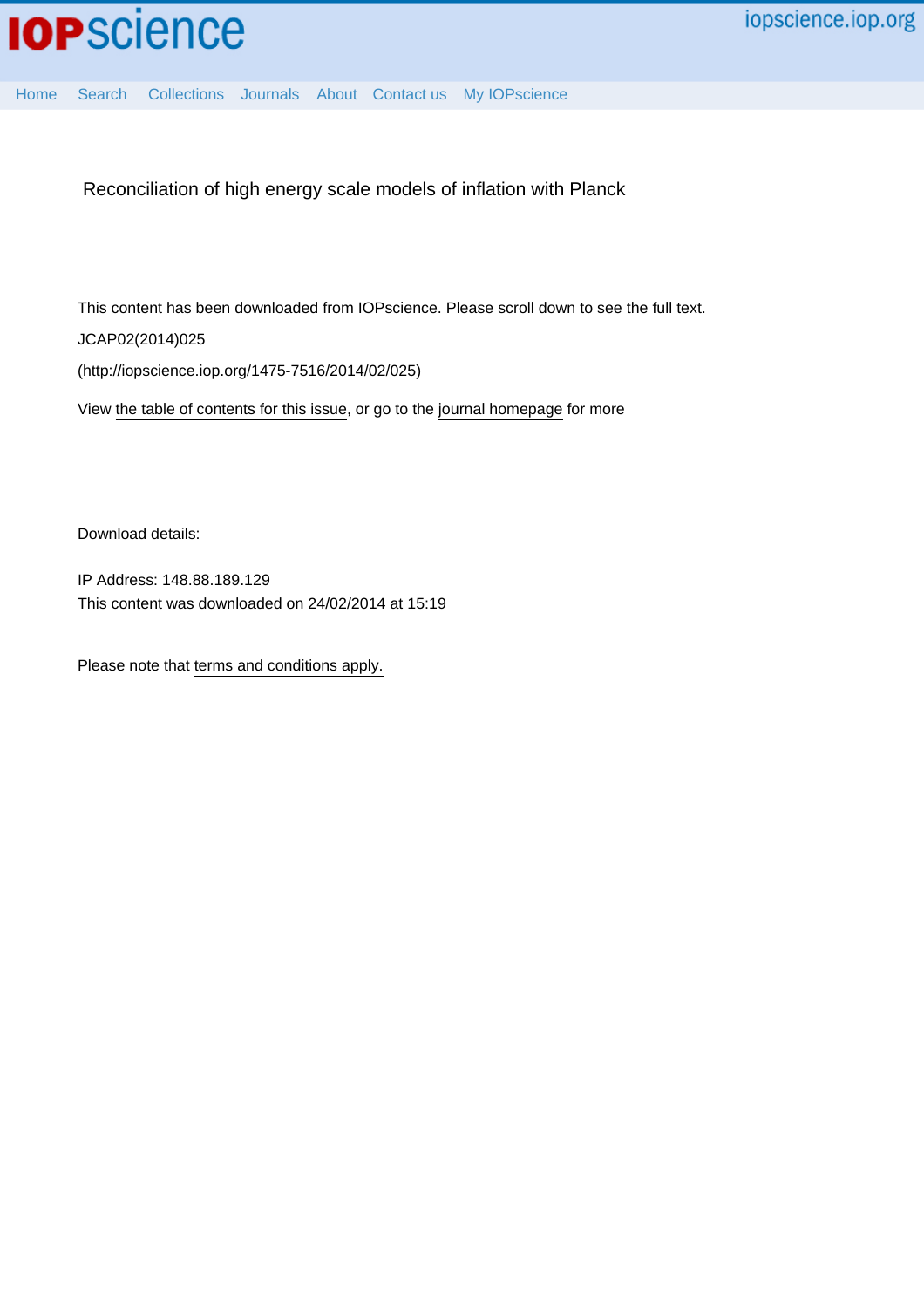*Ournal of Cosmology and Astroparticle Physics* 

# Reconciliation of high energy scale models of inflation with Planck

# Amjad Ashoorioon,<sup>a</sup> Konstantinos Dimopoulos,<sup>a</sup> M.M. Sheikh-Jabbari<sup>b</sup> and Gary Shiu<sup>c,d</sup>

<sup>a</sup>Physics Department, Lancaster University, Lancaster, LA1 4YB United Kingdom  $b$ School of Physics, Institute for Research in Fundamental Sciences (IPM), Tehran, Iran <sup>c</sup>Department of Physics, University of Wisconsin, Madison, WI, 53706 U.S.A. <sup>d</sup>Center for Fundamental Physics and Institute for Advanced Study, Hong Kong University of Science and Technology, Hong Kong E-mail: [a.ashoorioon@lancaster.ac.uk,](mailto:a.ashoorioon@lancaster.ac.uk) [konst.dimopoulos@lancaster.ac.uk,](mailto:konst.dimopoulos@lancaster.ac.uk) [jabbari@theory.ipm.ac.ir,](mailto:jabbari@theory.ipm.ac.ir) [shiu@physics.wisc.edu](mailto:shiu@physics.wisc.edu) Received October 31, 2013

Revised January 13, 2014 Accepted February 2, 2014 Published February 14, 2014

Abstract. The inflationary cosmology paradigm is very successful in explaining the CMB anisotropy to the percent level. Besides the dependence on the inflationary model, the power spectra, spectral tilt and non-Gaussianity of the CMB temperature fluctuations also depend on the initial state of inflation. Here, we examine to what extent these observables are affected by our ignorance in the initial condition for inflationary perturbations, due to unknown new physics at a high scale M. For initial states that satisfy constraints from backreaction, we find that the amplitude of the power spectra could still be significantly altered, while the modification in bispectrum remains small. For such initial states, M has an upper bound of a few tens of H, with H being the Hubble parameter during inflation. We show that for  $M \sim 20H$ , such initial states always (substantially) suppress the tensor to scalar ratio. In particular we show that such a choice of initial conditions can satisfactorily reconcile the simple  $\frac{1}{2}m^2\phi^2$  chaotic model with the Planck data [1-[3\]](#page-10-1).

**Keywords:** inflation, cosmological perturbation theory, non-gaussianity, transplanckian physics

ArXiv ePrint: [1306.4914](http://arxiv.org/abs/1306.4914)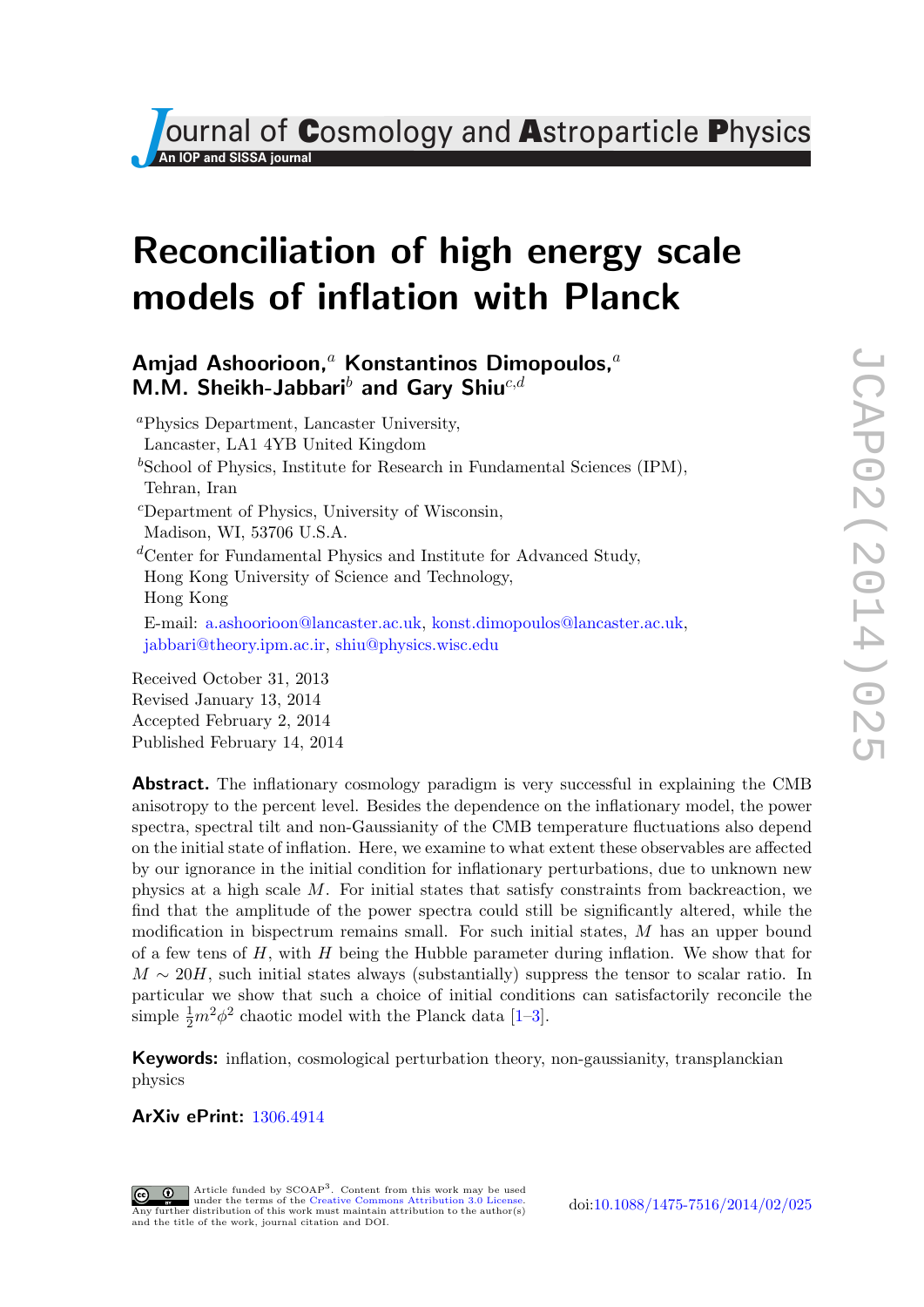### Contents

| 5 Concluding remarks                                      | 8           |
|-----------------------------------------------------------|-------------|
| 4 Non-BD initial state and non-Gaussianity                | 7           |
| 3 Allowed region in non-BD initial states parameter space | 5           |
| 2 Cosmological perturbations with excited initial states  | $\mathbf 2$ |
| 1 Introduction                                            |             |

# <span id="page-2-0"></span>1 Introduction

The increasingly precise cosmic microwave background (CMB) measurements [\[1–](#page-10-0)[3\]](#page-10-1), in combination with other cosmological data, have ushered us into a precision early Universe cosmology era: the power spectrum of CMB temperature fluctuations is measured to have an amplitude of order 10−<sup>5</sup> . The spectrum is almost flat, with a few-percent tilt toward larger scales (i.e., red spectrum) and is almost Gaussian. Moreover, the B-mode polarization in the CMB fluctuations, which is an indicative of primordial gravity waves, has not been observed with  $10\%$  accuracy or better. A part of this cosmic data, which we will discuss further below, is summarized in figure [1.](#page-3-1)

Inflation is by far the leading paradigm in explaining the CMB temperature anisotropy. This paradigm, that the early Universe has gone through a period of accelerated expansion, can be realized in concrete models formulated within effective (quantum) field theory coupled to gravity. Inflation thus provides an interesting link between short distance physics and cosmological observations. In the inflationary picture, the CMB fluctuations can be traced back to the quantum fluctuations during inflation [\[4\]](#page-10-2): quantum effects are stretched to cosmological size due to the quasi-exponential expansion of inflation. As the pattern of quantum fluctuations depends on the microphysics of inflation, precision data from the CMB and other cosmological measurements thus allow us to constrain or rule out inflationary models.

However, predictions of inflationary models for the CMB temperature anisotropy depend not only on details of the model itself, but also on the initial state of the quantum fluctuations. It is usually assumed that these fluctuations start in the Bunch-Davis (BD) vacuum, as they are expected to be in a minimum energy state when they are produced inside the horizon of an inflationary background. However, various well-motivated early universe physics, e.g. effects of high energy cutoff  $[5-19]$  $[5-19]$  and multi-field dynamics  $[20-22]$  $[20-22]$  can place these fluctuations in an excited state, i.e., a non-BD initial state.

In this paper, we discuss how a non-BD initial state in a consistent theoretical setup can crucially affect the implications of cosmic data for inflationary models. In particular, we show that the simplest inflationary model, the quadratic chaotic inflation model [\[23\]](#page-11-2) in BD vacuum, which is disfavored by the current Planck mission data [\[1–](#page-10-0)[3\]](#page-10-1), can still be a viable model of inflation with a very good agreement with the data if the fluctuation start in a non-BD state.<sup>[1](#page-2-1)</sup>

<span id="page-2-1"></span><sup>&</sup>lt;sup>1</sup>One way to reconcile these models with the data is to consider gravity as a field which is inherently classical. If such, there will be no quantum tensor seeds which can be stretched to superhorizon scales by the expansion of the universe [\[24\]](#page-11-3). The tensor/scalar ratio will be exactly zero in that case.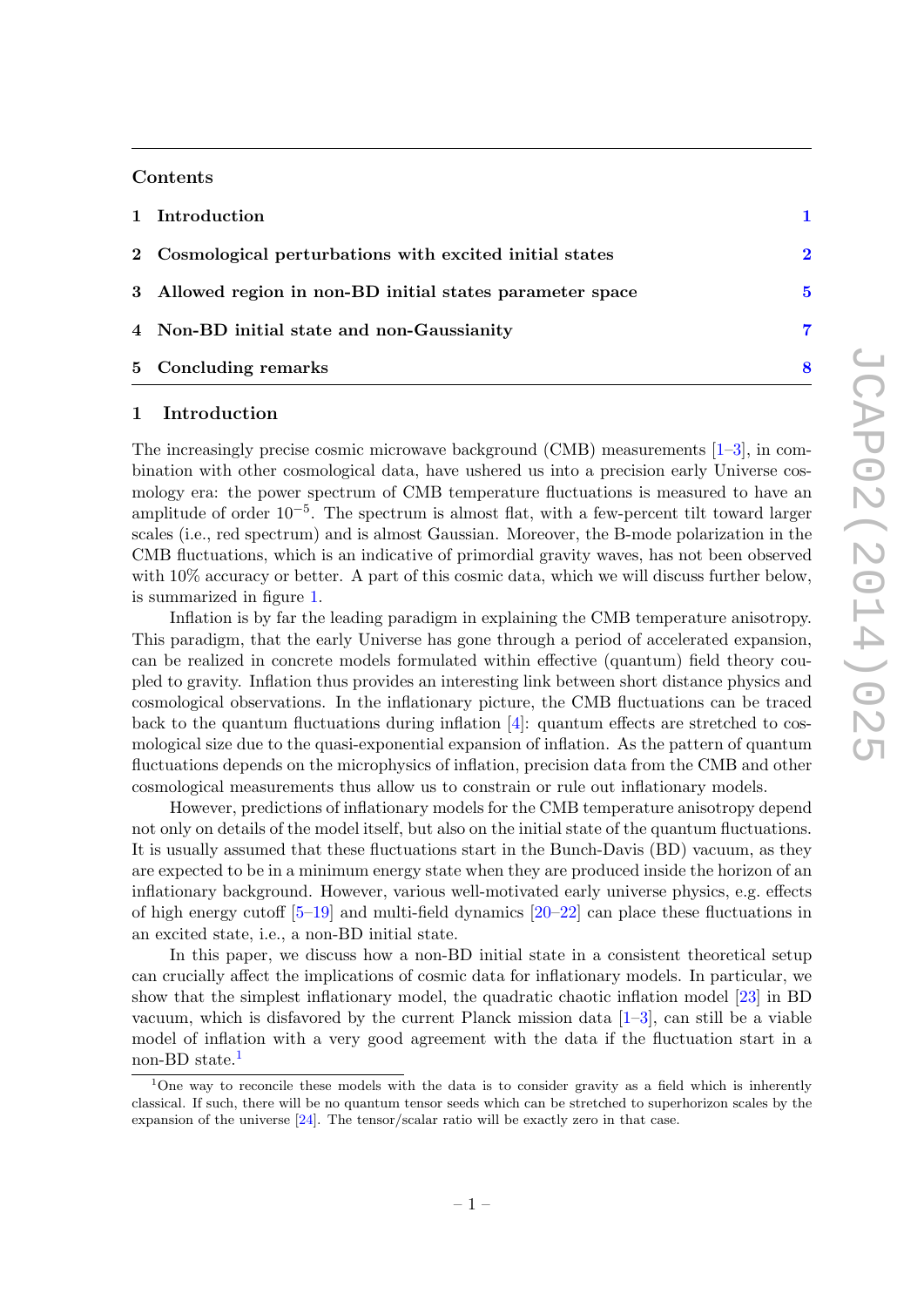

Tensor-to-Scalar Ratio (r)

Tensor-to-Scalar Ratio (r)

<span id="page-3-1"></span>Figure 1.  $n_s$  vs. r 1 $\sigma$  and 2 $\sigma$  contours, Planck results [\[1–](#page-10-0)[3\]](#page-10-1). The grey shaded trapezoid region shows the acceptable region for the  $m^2\phi^2$  model. The upper oblique line corresponds to the BD vacuum and the Left and Right sides correspond to  $N_e = 50$  and  $N_e = 60$  respectively.

The outline of the paper is as follows. First we review the cosmological perturbation theory with an excited initial state. We discuss how backreaction can constraint the deviations from Bunch-Davies vacuum. In the next section, we show how this is translated to bounds on the scale of new physics with respect to the inflationary Hubble parameter. We analyze the parameter space of initial conditions for scalar and tensor fluctuations and show that in the region that scale of new physics is maximally separated from the inflationary parameter, the effect on the tensor over scalar ratio is always suppressive. Finally, in the last section, we show that the large deviations from Bunch-Davies vacuum does not lead to essential enhancement of non-Gaussianity and if a model with BD initial states is compatible with the Planck data, it will remain so in the non-BD initial state.

# <span id="page-3-0"></span>2 Cosmological perturbations with excited initial states

An excited initial state can in principle affect the background inflationary dynamics (through the backreaction of the perturbations) as well as the CMB temperature anisotropy. To this end we recall some results of cosmological perturbation theory, whose details may be found in [\[4\]](#page-10-2). Let us consider the simplest single scalar field inflationary model:

$$
\mathcal{L} = -\frac{M_{\rm pl}^2}{2}R - \frac{1}{2}\partial_\mu\phi\partial^\mu\phi - V(\phi) \tag{2.1}
$$

where  $M_{\text{pl}}^{-2} = 8\pi G_N$  is the reduced Planck mass. While true in more general cases, we will focus on the quadratic chaotic model,  $V(\phi) = \frac{1}{2}m^2\phi^2$ , in most of our analysis. The metric scalar and tensor perturbations can be parameterized as

$$
ds^{2} = a^{2}(\tau) \left[ -(1 + 2\Phi) d\tau^{2} + ((1 - 2\Psi)\delta_{ij} + h_{ij}) dy^{i} dy^{j} \right],
$$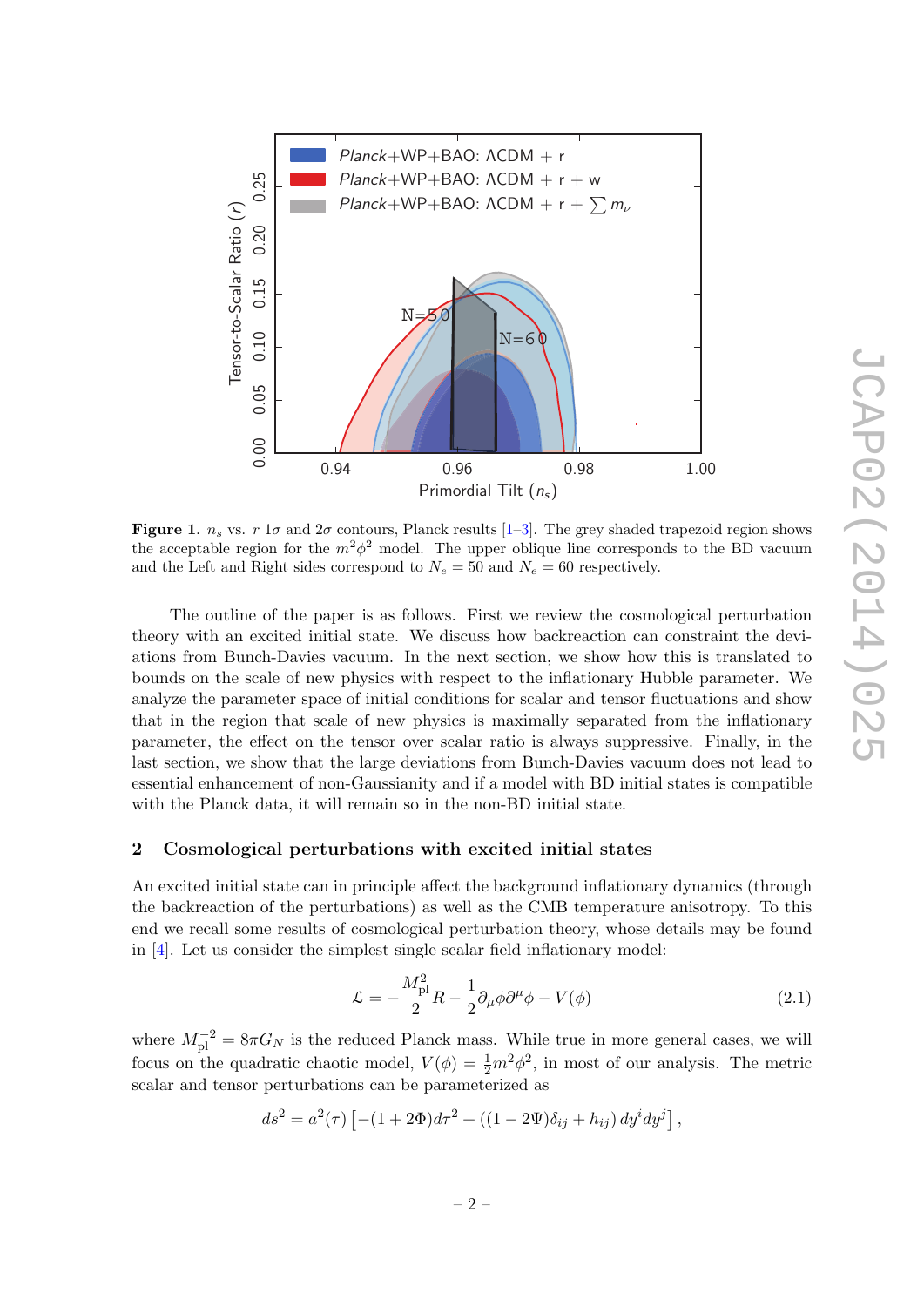where  $\Phi$  and  $\Psi$  are the scalar Bardeen potentials and  $h_{ij}$  is a symmetric divergence-free traceless tensor field,  $h_i^i = 0$ ,  $\partial^i h_{ij} = 0$ . The inflaton field is also perturbed about its homogeneous background value

$$
\phi(\tau) = \phi_{\text{hom.}}(\tau) + \delta\phi. \tag{2.2}
$$

where  $\phi_{\text{hom.}}(\tau)$  is the homogeneous part of the inflation which satisfies  $\delta\phi \ll \phi_{\text{hom.}}(\tau)$  and the perturbed Einstein equations imply  $\Phi = \Psi$ . The equation of motion for the gauge-invariant scalar perturbations, the Mukhanov-Sasaki variable  $u(\tau, y)$ ,

$$
u = -z \left( \frac{a'}{a} \frac{\delta \phi}{\phi'} + \Psi \right), \qquad z \equiv \frac{a \phi'}{\mathcal{H}}, \qquad \mathcal{H} \equiv \frac{a'}{a}, \tag{2.3}
$$

is

<span id="page-4-0"></span>
$$
u''_k + \left(k^2 - \frac{z''}{z}\right)u_k = 0, \tag{2.4}
$$

where prime denotes derivative w.r.t. conformal time  $\tau$  and  $u_k(\tau)$  is the Fourier mode of  $u(\tau, y)$ . For a quasi-de-Sitter background

$$
a(\tau) \simeq -\frac{1}{H\tau} \tag{2.5}
$$

where  $H$  is the Hubble constant and

$$
\epsilon \equiv 1 - \frac{\mathcal{H}'}{\mathcal{H}^2} \ll 1, \qquad \eta \equiv \epsilon - \frac{\epsilon'}{2\mathcal{H}\epsilon} \ll 1, \tag{2.6}
$$

the most generic solution to [\(2.4\)](#page-4-0) in the leading order in slow-roll parameters  $\epsilon, \eta$  is of the form of Bessel functions:

$$
u_k(\eta) \simeq \frac{\sqrt{\pi|\tau|}}{2} \left[ \alpha_k^S \ H_{3/2}^{(1)}(k|\tau|) + \beta_k^S H_{3/2}^{(2)}(k|\tau|) \right]. \tag{2.7}
$$

 $H_{3/2}^{(1)}$  $\frac{1}{3/2}$  and  $H_{3/2}^{(2)}$  $\frac{3}{2}$  are respectively Hankel functions of the first and second kind. The terms proportional to  $\alpha_k^S$  and  $\beta_k^S$  respectively behave like the positive and negative frequency modes. These Bogoliubov coefficients satisfy the Wrosnkian (or canonical normalization) constraint

<span id="page-4-1"></span>
$$
|\alpha_k^S|^2 - |\beta_k^S|^2 = 1.
$$
\n(2.8)

The standard BD vacuum corresponds to  $\alpha_k^S = 1$  and  $\beta_k^S = 0$ . As discussed, one may start with a generic non-BD excited initial state, i.e. a generic  $\alpha_k, \beta_k$ .

In the BD vacuum the energy density and pressure carried away from the inflationary background by the frozen-out perturbations in an e-fold is  $\delta \rho_0 \sim H^4$ , where H is Hubble during inflation. The energy density and pressure of the background, on the other hand, as implied by Friedmann equation is  $\rho_0 = 3M_{\text{pl}}^2H^2$ . To make sure that the backreaction is small,  $\delta\rho_0$  should be smaller than the decrease in the background energy density due to expansion in an e-fold  $\Delta \rho_0 \sim \epsilon \rho_0 \sim \epsilon H^2 M_{\text{pl}}^2$ . That is,  $\delta \rho_0 \ll \Delta \rho_0 \sim \epsilon \rho_0$ . This condition is satisfied if  $H^2 \ll M_{\text{pl}}^2 \epsilon$  which is expected to be satisfied for almost all single field inflationary models, recalling the COBE normalization.

For a generic initial state, however, the energy or pressure density carried by the perturbations is

<span id="page-4-2"></span>
$$
\delta\rho_{\text{non-BD}} \sim \frac{1}{a(\tau)^4} \int_{\mathcal{H}}^{\infty} \frac{d^3k}{(2\pi)^3} \frac{1}{2} (|\alpha_k^S|^2 + |\beta_k^S|^2 - 1) k \,, \tag{2.9}
$$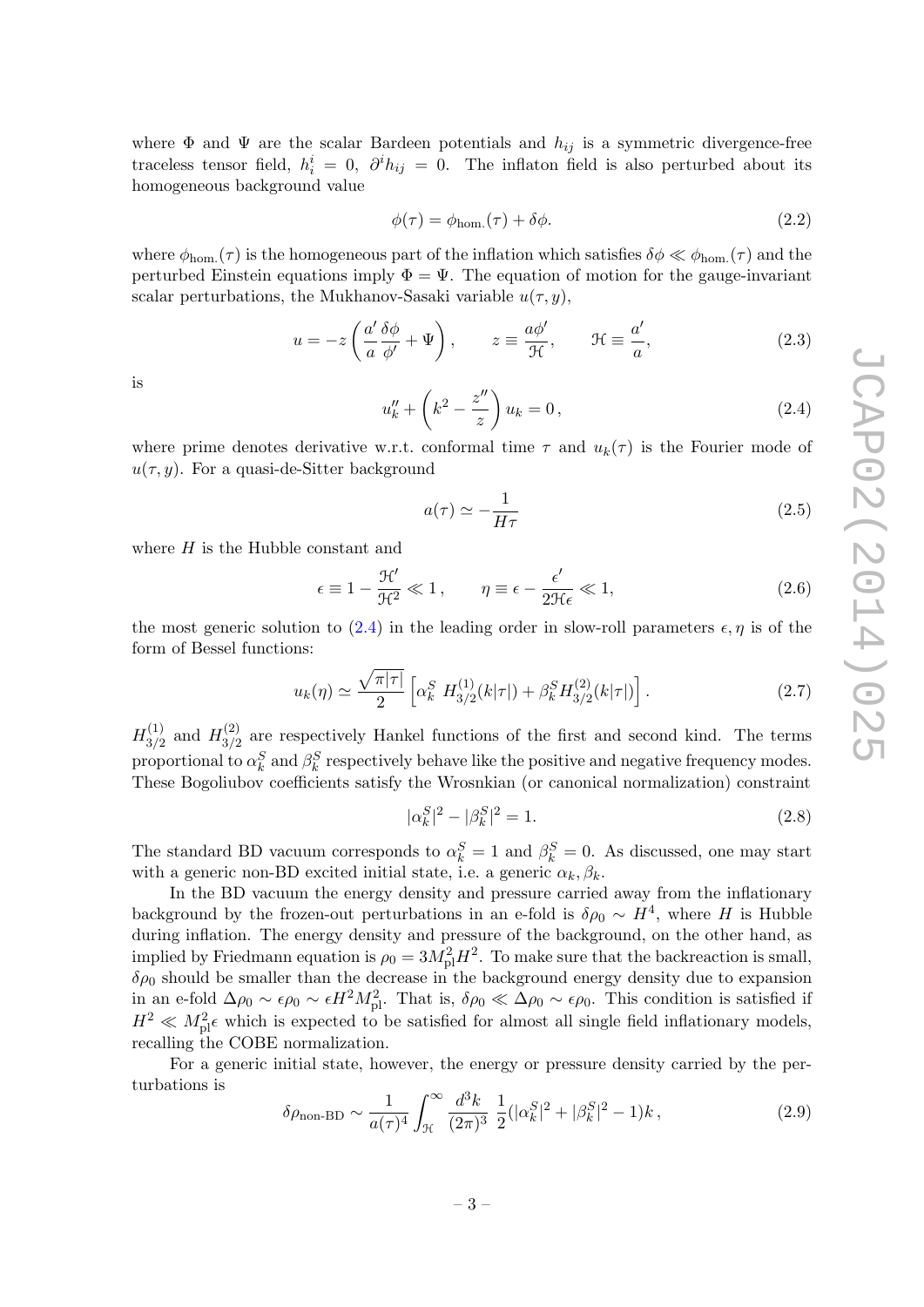and  $\delta p_{\text{non-BD}} \sim \delta \rho_{\text{non-BD}}$ . In the above we have dropped the factor of  $z''/z$  as the effects we are studying are mainly coming from sub-Hubble modes. One may see that  $\delta \rho_{\rm non-BD}' \sim$  $\delta p'_{\text{non-BD}} \sim \mathcal{H} \delta \rho_{\text{non-BD}}$  in the leading slow-roll approximation. The backreaction will not derail slow-roll inflationary background if

<span id="page-5-1"></span>
$$
\delta\rho_{\text{non-BD}} \ll \epsilon\rho_0 \,, \qquad \delta p'_{\text{non-BD}} \ll \mathcal{H}\eta\epsilon\rho_0 \,. \tag{2.10}
$$

Note that the normalization condition [\(2.8\)](#page-4-1), assuming slow-roll, may be written in terms of  $\beta_k$ 

$$
\int_{\mathcal{H}}^{\infty} \frac{d^3k}{(2\pi)^3} k|\beta_k^S|^2 \ll \epsilon \eta H^2 M_{\text{pl}}^2. \tag{2.11}
$$

We now analyze the effects of the non-BD initial state on the scalar and tensor modes power spectra. The scalar power spectrum is defined as

$$
\mathcal{P}_S = \frac{k^3}{2\pi^2} \left| \frac{u_k}{z} \right|_{k/\mathcal{H}\to 0}^2.
$$
\n(2.12)

which for simple chaotic models reduces to

<span id="page-5-0"></span>
$$
\mathcal{P}_S = \mathcal{P}_{\text{BD}} \,\gamma_S,\tag{2.13}
$$

where

$$
\mathcal{P}_{\text{BD}} = \frac{1}{8\pi^2 \epsilon} \left(\frac{H}{M_{\text{pl}}}\right)^2, \qquad \gamma_s = |\alpha_k^S - \beta_k^S|_{k=\mathcal{H}}^2.
$$
 (2.14)

Note that the dependence of the power spectrum on  $\alpha_k, \beta_k$  is different than that of the energy density of the modes [\(2.9\)](#page-4-2). From [\(2.13\)](#page-5-0) one also sees that the spectral tilt  $n_s - 1 \equiv$  $d \ln P_s/d \ln k$  can in principle be affected by the choice of initial conditions. However, in our analysis here we restrict ourselves to cases where the spectral tilt is not affected.

Likewise, one may repeat a similar analysis for the tensor perturbations  $h_{ij}$ . The tensor mode perturbations are also given by Hankel functions:

$$
h_k(\tau) \simeq \frac{\sqrt{\pi |\tau|}}{2} \left[ \alpha_k^T \ H_{3/2}^{(1)}(k|\tau|) + \beta_k^T \ H_{3/2}^{(2)}(k|\tau|) \right],\tag{2.15}
$$

where  $h_k(\tau)$  is the Fourier mode of the amplitude of either of the gravity wave polarizations. The tensor power spectrum is then given by

$$
\mathcal{P}_T = \mathcal{P}_{\text{BD}}^T \gamma_T, \qquad (2.16)
$$

and

$$
\mathcal{P}_{\text{BD}}^T = \frac{2}{\pi^2} \left( \frac{H}{M_{\text{pl}}} \right)^2, \qquad \gamma_T = |\alpha_k^T - \beta_k^T|_{k=\mathcal{H}}^2, \tag{2.17}
$$

where  $\alpha_k^T$  and  $\beta_k^T$  satisfy the normalization condition  $|\alpha_k^T|^2 - |\beta_k^T|^2 = 1$ . The tensor-to-scalar ratio is then

$$
r \equiv \frac{\mathcal{P}_T}{\mathcal{P}_S} = 16\gamma\epsilon, \qquad \gamma = \frac{\gamma_T}{\gamma_S} = \left| \frac{\alpha_k^T - \beta_k^T}{\alpha_k^S - \beta_k^S} \right|^2. \tag{2.18}
$$

Since in our analysis the tensor initial state parameters  $\alpha^T$ ,  $\beta^T$  and those of the scalars are taken to be independent, we should in principle also check the smallness of the backreaction, i.e.  $(2.9)$  and  $(2.10)$ , for the tensor modes.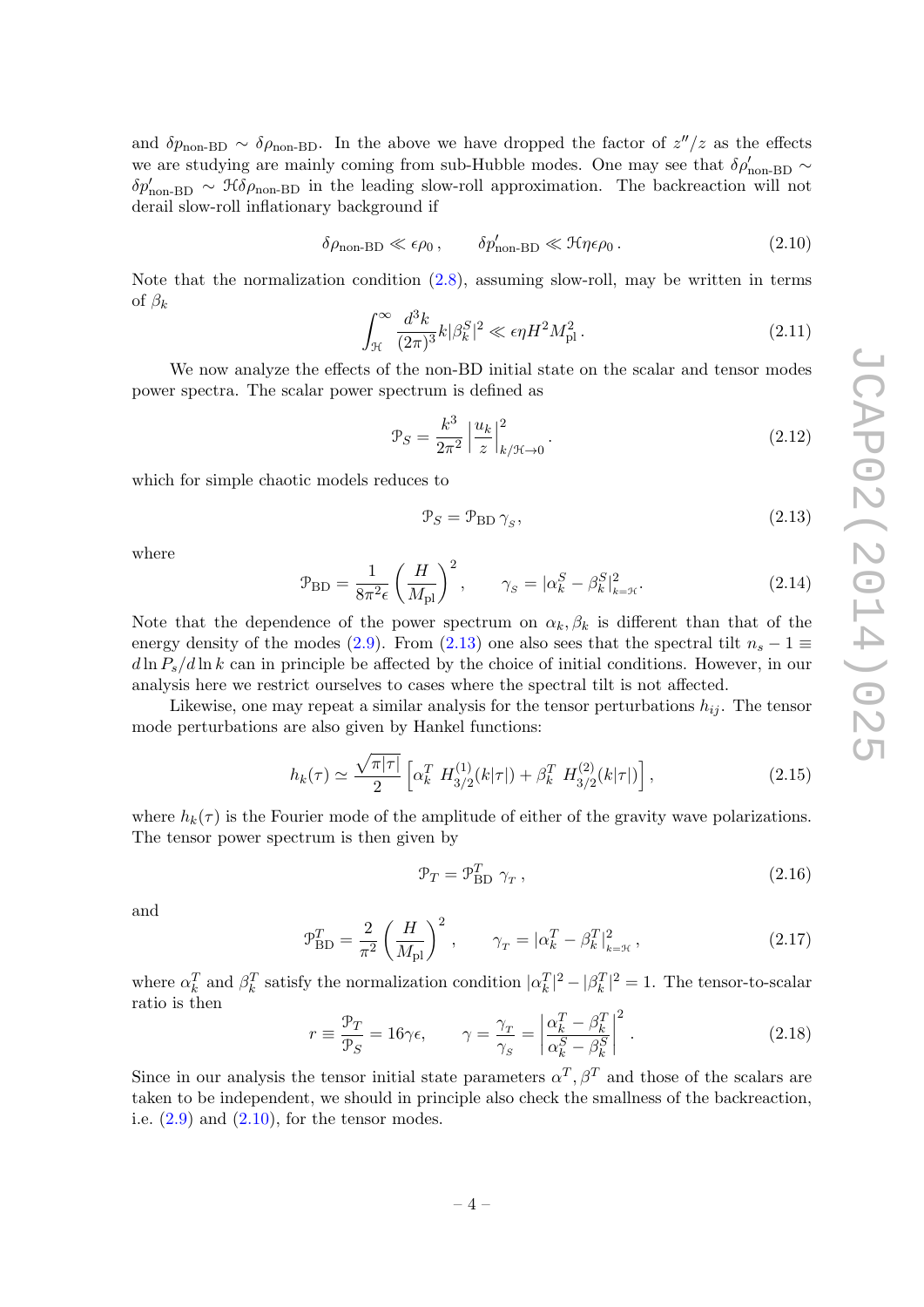The factor  $\gamma$  which parameterizes the effects of initial states can in principle be bigger or smaller than one. The  $\alpha_k, \beta_k$  parameters need not be the same for the scalar and tensor modes. This can be seen from the fact that they parameterize excitations in the initial state (e.g. caused by new physics at super-Hubble scale  $M$ ). The new physics, which is assumed to have a description in terms of a generally covariant effective field theory, can affect scalar and tensor sectors differently. Therefore,  $\gamma$  is not necessarily one. If  $\gamma$  is smaller than one, it will help to suppress r in models with large  $H$ , like chaotic models. This leads to an "initial state modified" Lyth bound [\[25\]](#page-11-4) (cf. [\[26\]](#page-11-5)) on the inflaton field range  $\Delta\phi$  during inflation

$$
r \lesssim 2.5 \times 10^{-3} \left(\frac{\Delta\phi}{M_{\rm pl}}\right)^2 \gamma, \tag{2.19}
$$

and also a modified consistency relation  $r = -8\gamma n_T$ . The above indicates that super-Planckian field excursions does not necessarily allow for large r, if  $\gamma \lesssim 1$ .

As a specific example, following [\[29,](#page-11-6) [41\]](#page-11-7), let us consider a crude model with

<span id="page-6-2"></span>
$$
\beta_k \propto \beta_0 \exp\left\{-k^2 / \left[Ma(\tau)\right]^2\right\} \tag{2.20}
$$

(or any smooth function in which  $|\beta_k|^2$  falls off as  $k^{-(4+\delta)}$ ). The above form roughly implies that the non-BD state kicks in at scales above M which is the scale of new physics and  $\tau_0$ marks the moment the physical momentum of the mode becomes of order of the new physics scale,  $k/a(\tau_0) \sim M$ . This choice, hence leads to no extra k-dependence in power spectra and does not change the spectral tilt. Next, we note that

$$
\delta\rho_{\text{non-BD}} \sim |\beta_0|^2 M^4, \qquad \delta p_{\text{non-BD}}'/\mathcal{H} \sim |\beta_0|^2 M^4. \tag{2.21}
$$

Thus one obtains the following upper bound on  $|\beta_0|$ ,

<span id="page-6-1"></span>
$$
\beta_0 \lesssim \sqrt{\epsilon \eta} \frac{HM_{\rm Pl}}{M^2} \sim \epsilon \frac{HM_{\rm Pl}}{M^2}.
$$
\n(2.22)

As we will discuss,  $\beta_0$  is not necessarily very small. Moreover, the above indicates that the upper bound on the deviation from BD initial state, measured by  $\beta_0$ , is inversely proportional to the scale of new physics M. Hence, larger values of M require smaller  $\beta_0$ .

## <span id="page-6-0"></span>3 Allowed region in non-BD initial states parameter space

To study this more closely, we note that the energy and the power spectra (and also the bi-spectrum) expressions only depend on relative phase of  $\alpha$ ,  $\beta$ . Hence, they may be parameterized as

$$
\alpha_k^S = \cosh \chi_s e^{i\varphi_s} , \qquad \beta_k^S = \sinh \chi_s e^{-i\varphi_s} ,
$$
  
\n
$$
\alpha_k^T = \cosh \chi_T e^{i\varphi_T} , \qquad \beta_k^T = \sinh \chi_T e^{-i\varphi_T} ,
$$
\n(3.1)

With this parametrization,  $\chi_s \simeq \sinh^{-1}\beta_0$ ,  $e^{-2\chi_s} \leq \gamma_s \leq e^{2\chi_s}$ , and  $e^{-2\chi_T} \leq \gamma_T \leq e^{2\chi_T}$ . Using the COBE normalization, assuming  $\epsilon \sim \eta \sim 0.01$  we learn that

<span id="page-6-3"></span>
$$
\frac{H}{M_{\rm pl}} = \frac{1}{\sqrt{\gamma}_s} 3.78 \times 10^{-5},\tag{3.2}
$$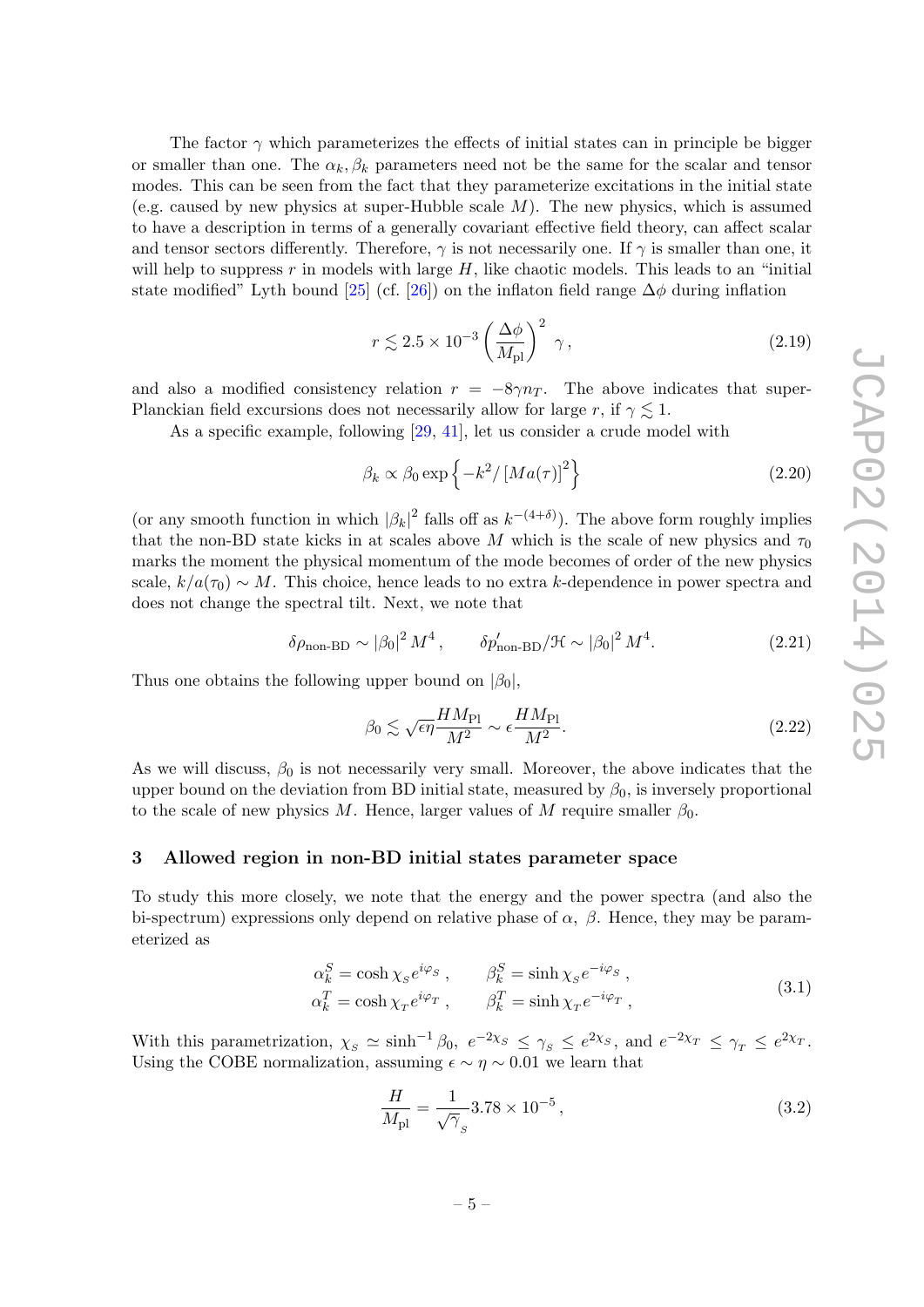and the backreaction condition [\(2.22\)](#page-6-1) reads

<span id="page-7-0"></span>
$$
\frac{M^2}{H^2} \lesssim 220 \frac{\sqrt{\gamma}_s}{\sinh \chi_s} \,. \tag{3.3}
$$

A similar analysis can be carried out for the tensor modes, assuming the same form as [\(2.20\)](#page-6-2) for the  $\beta^T$ . While one may choose the scale of new physics M to be different for tensor or scalar modes, for simplicity we choose to work with the same  $M$  for both modes. The backreaction for tensor modes is small if

$$
\frac{M^2}{H^2} \lesssim 220 \frac{\sqrt{\gamma}_s}{\sinh \chi_T} \,. \tag{3.4}
$$

Let us first consider a specific, but illuminating case:  $\chi_T = \chi_S = \chi$ ,  $\varphi_S = \pi/2$  and  $\varphi_T = 0$ . In this case, the scalar and tensor backreaction conditions reduce to

$$
\frac{M^2}{H^2} \lesssim 440 \frac{1}{1 - \sqrt{\gamma}}, \qquad \gamma = e^{-4\chi} \le 1.
$$
 (3.5)

Demanding  $\gamma < 0.5$  leads to  $M \lesssim 39H$ . Note also that one can decrease  $\gamma$  to arbitrary small values and that for this case  $H = 3.8 \times 10^{-5} \gamma^{1/4} M_{\text{pl}}$ .

For a more general analysis it is convenient to distinguish two different cases:

- Quasi-BD case:,  $\chi_s \ll 1$  and generic  $\varphi_s$ . In this case  $\gamma_s \sim 1$  and as physically expected,  $M$  can be arbitrarily large and  $H$  is very close to its BD value.
- Typical or large  $\chi_s \colon \chi_s \gtrsim 1$ . For generic values of  $\varphi_s$ ,  $\sqrt{\gamma_s} \sim e^{\chi_s} \sin \varphi_s$  and  $\sinh \chi_s \sim$  $e^{\chi_S}/2$ . We see from [\(3.3\)](#page-7-0) that  $M \lesssim 21H$ . Also from [\(3.2\)](#page-6-3) we note that H can be made (much) smaller than  $3.78 \times 10^{-5} M_{\text{pl}}$  which is its corresponding BD value. Physically, we need to ensure that  $M \gtrsim H$  and hence  $\varphi_s \gtrsim 10^{-3}$ . The desirable larger values of M, e.g.  $M \simeq 20H$ , is obtained if  $\varphi_s \simeq \pi/2$ , i.e. when  $\alpha$  and  $\beta$  have opposite phase. For  $M \sim 20H$ , [\(3.6\)](#page-7-1) is satisfied if

<span id="page-7-1"></span>
$$
2\sinh\chi_{T} \lesssim \sqrt{\gamma_{s}} \simeq e^{\chi_{S}} \sin\varphi_{s}.
$$
\n(3.6)

From [\(3.6\)](#page-7-1) we learn that  $\chi_T$  can be in quasi-BD, or typical or large  $\chi_T$  regions. The tensor to scalar ratio suppression factor  $\gamma$  is then

$$
\gamma \simeq \begin{cases}\n\frac{e^{-2\chi_S}}{\sin^2 \varphi_S}, & \chi_T \ll 1, \\
e^{2(\chi_T - \chi_S)} \frac{\sin^2 \varphi_T}{\sin^2 \varphi_S}, & \chi_T \gtrsim 1, \text{ generic } \varphi_T, \\
e^{-2(\chi_T + \chi_S)} \frac{1}{\sin^2 \varphi_S}, & \chi_T \gtrsim 1, \tan \varphi_T \lesssim e^{-2\chi_T}.\n\end{cases}
$$
\n(3.7)

That is as long as [\(3.3\)](#page-7-0) and [\(3.6\)](#page-7-1) hold, for any value of  $\chi_T$ ,  $\gamma \lesssim 1$ .

Notice that regardless of  $\varphi$ -values, for large  $M, M \gtrsim H$ , suppression of backreaction of scalar and tensor non-BD excitation results in suppression of tensor-to-scalar ratio compared to its BD value, i.e.  $\gamma \leq 1$ . We also note that the backreaction considerations only impose an upper bound on the the value of  $H: H/M_{\rm pl} \lesssim 3.78 \times 10^{-5}$  which is its BD value for the quadratic chaotic model.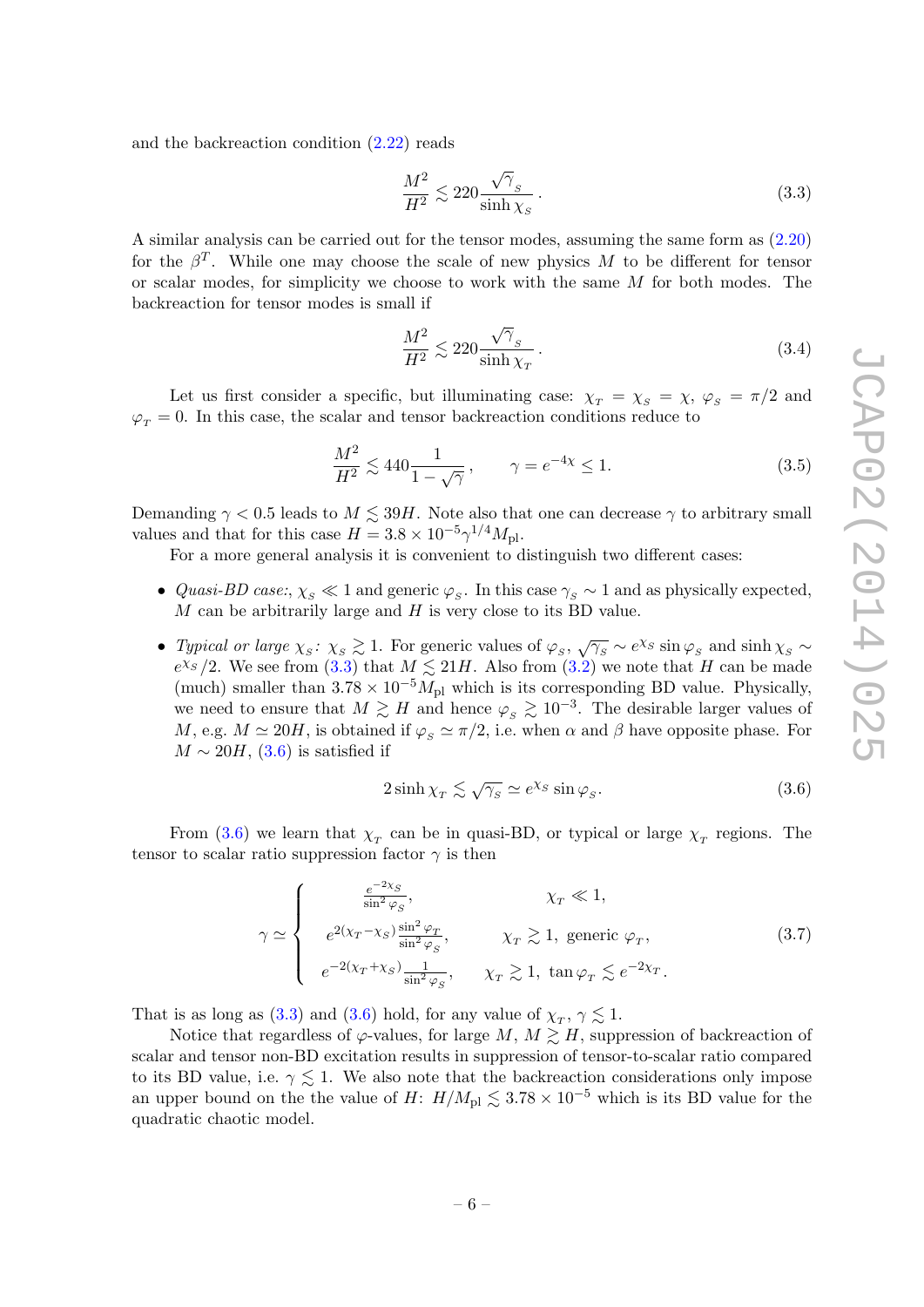Next, we note that the shift in the spectral tilt due to the non-BD vacuum state is given by

$$
\delta_{\text{non-BD}}(n_s - 1) = \frac{\partial \ln \gamma_s}{\partial \ln k} \simeq 2 \cot \varphi_s \frac{\partial \varphi_s}{\partial \ln k},
$$
\n(3.8)

where we used the value of  $\gamma_s$  in the typical or large  $\chi_s$  range and assumed  $\varphi_s$  to have k-dependence. On the other hand, our earlier arguments indicate that we need to consider  $\varphi_S$  close to  $\pi/2$ . Therefore, for smooth k-dependence of  $\varphi_S$ , the shift in the spectral tilt due to non-BD vacuum should be very small. We will henceforth ignore k-dependence in the phase  $\varphi_S$ .

The results of the  $\frac{1}{2}m^2\phi^2$  model may be brought to  $1\sigma$  contour of the Planck results (figure [1\)](#page-3-1), if  $\gamma$  < 0.5. The above discussions show that this cannot happen for the quasi-BD  $\chi_{S}$  case. However, typical  $\chi$ 's values can do the job. For example, for  $M \simeq 20H$ ,  $\varphi_{S} = \pi/2$ and generic values of  $\varphi_T$ ,  $\gamma \simeq e^{2(\chi_T - \chi_S)} \sin^2 \varphi_T$  which can be made of order 0.5 or lower. Smaller values of  $\varphi_T$  can reduce r to much smaller values. Also in this case, if  $\chi_T < \chi_S$  the ratio can lowered further. As depicted in figure [1,](#page-3-1) non-BD initial states can bring this model back to a favorable region with the recent Planck satellite data.

#### <span id="page-8-0"></span>4 Non-BD initial state and non-Gaussianity

In view of the Planck results for non-Gaussianity [\[1–](#page-10-0)[3\]](#page-10-1) one should also make sure that possible enhancement of the three point function of curvature perturbation due to non-BD initial conditions is not large. The computations may be carried out following [\[27\]](#page-11-8). Similar analysis with non-BD initial state has appeared in [\[28](#page-11-9)[–40\]](#page-11-10). Here, we follow the conventions in [\[32\]](#page-11-11) where it was shown that

$$
\mathcal{B} \equiv \langle \zeta_{\overrightarrow{k_1}} \zeta_{\overrightarrow{k_2}} \zeta_{\overrightarrow{k_3}} \rangle = \frac{\pi^3 H^4}{M_{\text{pl}}^2 \epsilon k_1^3 k_2^3 k_3^3} \mathcal{A}
$$
\n(4.1)

$$
\mathcal{A} = \left(\sum_{i < j} k_i^2 k_j^2\right) \left[\frac{(1 - \cos(k_t \tau_0))}{k_t} C_1 - \frac{\sin(k_t \tau_0)}{k_t} C_2 + C_3 \sum_{j=1}^3 \frac{(1 - \cos(\tilde{k}_j \tau_0))}{\tilde{k}_j} - C_4 \sum_{j=1}^3 \frac{\sin(\tilde{k}_j \tau_0)}{\tilde{k}_j}\right],\tag{4.2}
$$

Here,  $\zeta_{\overrightarrow{k_i}}$  are the curvature perturbations and  $k_t = k_1 + k_2 + k_3$  and

$$
C_1 = Re[(\alpha_k^S - \beta_k^S)^3(\alpha_k^{S^{*3}} + \beta_k^{S^{*3}})] \simeq -\frac{3}{2}\cos 2\varphi_s \sin^2 \varphi_s e^{4\chi_s},
$$
  
\n
$$
C_2 = Im[(\alpha_k^{S^{*}} - \beta_k^{S^{*}})^3(\alpha_k^{S^{3}} - \beta_k^{S^{3}})] \simeq -\frac{3}{2}\sin 2\varphi_s \sin^2 \varphi_s e^{4\chi_s},
$$
  
\n
$$
C_3 = Re[(\beta_k^S - \alpha_k^S)^3(\alpha_k^{S^{*}}\beta_k^{S^{*2}} + \alpha_k^{S^{*2}}\beta_k^{S^{*}})] \simeq -\frac{1}{2}(\cos 2\varphi_s + 2)\sin^2 \varphi_s e^{4\chi_s},
$$
  
\n
$$
C_4 = Im[(\alpha_k^S - \beta_k^S)^3(\alpha_k^{S^{*2}}\beta_k^{S^{*}} - \alpha_k^{S^{*}}\beta_k^{S^{*2}})] \simeq -\frac{2}{3}C_2,
$$

In the second equalities, we have given the leading contribution for typical or large  $\chi_s \gtrsim 1$ . Recalling that  $H^4/\epsilon \propto \mathcal{P}_S^2 \epsilon \gamma_S^{-2} \propto \mathcal{P}_S^2 \epsilon e^{-4\chi_S}/\sin^4 \varphi_S$  and  $f_{\rm NL} \simeq \mathcal{B}/\mathcal{P}_S^2$  [\[27,](#page-11-8) [32\]](#page-11-11) the powers of  $e^{\chi_S}$  cancel out in the leading contribution. Since we are interested in cases where  $\varphi_S \simeq \pi/2$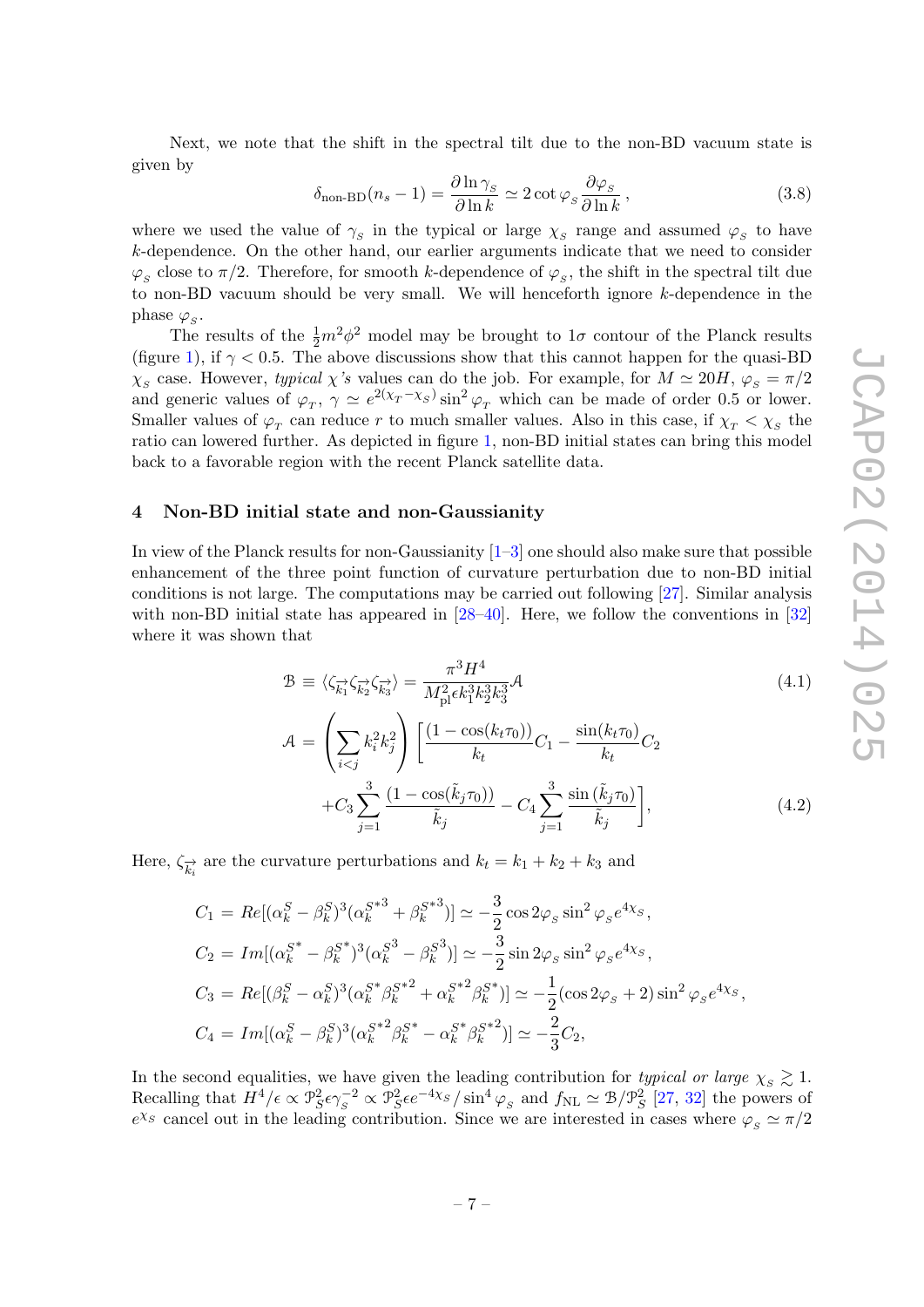we do not get any enhancement due to the  $\sin \varphi_s$  factors in the denominator of the expression for  $f_{\text{NL}}$ .

For excited states two types of enhancement can occur: (i) "flattened configurations" [\[28\]](#page-11-9) (and subsequent work [\[29–](#page-11-6)[32\]](#page-11-11)) in which  $k_1 + k_2 \simeq k_3$  and two of the vectors are almost collinear. The enhancement for this configuration is lost for slow-roll inflation after taking into account the effect of two dimensional projection of the bispectrum to the CMB surface [\[29\]](#page-11-6). (ii) "Local configuration" [\[33–](#page-11-12)[40\]](#page-11-10) in which  $k_1 \ll k_2 \approx k_3$ . In this case there is a possibility of enhancement from the slow-roll results by a factor of  $k_2/k_1$  [\[33\]](#page-11-12). We take  $k_2$  to be the smallest wavelength probed by Planck,  $\ell \approx 2500$  and  $k_1$  the largest scale at which the cosmic variance is negligible,  $\ell \simeq 10$ . For  $\chi_s \gtrsim 1$  and  $\varphi_s \gtrsim \pi/10$ , one obtains an amount of non-Gaussianity which is below the  $2\sigma$  limit set by Planck on local  $f_{\rm NL}$ . For example, if M is taken to be close to its maximal value,  $M \simeq 20H$ , i.e.  $\chi_{S} \gtrsim 1$  and assume that  $\varphi_{S} = \frac{\pi}{2}$  $\frac{\pi}{2}$ , one obtains

$$
f_{\rm NL}^{\rm local} \simeq 0.43\tag{4.3}
$$

which is well within  $1\sigma$  viable region of the Planck results for local non-Gaussianity. For the same values of  $\chi_S \gtrsim 1$ , only when  $\varphi_S \lesssim \frac{\pi}{10}$ , the local non-Gaussianity goes beyond the  $2\sigma$ limit on the local  $f_{\rm NL}$ . However, this range of  $\varphi_s$  is already ruled out from the backreaction bound, eq. $(3.3)$ .

#### <span id="page-9-0"></span>5 Concluding remarks

High energy scale models of inflation, like those with concave monomial potentials, are in tension with the Planck data due to the large tensor over scalar ratio they predict. In this paper, we showed that there exist regions of parameter space in the initial conditions for scalar and tensor perturbations where tensor-to-scalar ratio is suppressed with respect with to the corresponding Bunch-Davies value. In fact the backreaction constraint along with the COBE normalization for the amplitude of density perturbations puts an upper bound on how large the scale of new physics could be with respect to the inflationary Hubble parameter. For large deviations from the Bunch-Davies vacuum, the scale of new physics  $M$ , which is implemented through a crude cut-off model, could at most be around  $\sim 20H$ . In this region of parameter space, the effect on tensor over scalar ratio is suppressive regardless of the details of the initial condition for tensor fluctuation. In such region, the amount of non-Gaussianity in the local configuration is compatible with the Planck data.

Simple chaotic models, in particular  $m^2\phi^2$  model, were/are of interesting not only endowed with simplicity and beauty but also through predicting a large amplitude for the tensor modes which could be in reach of current proposals for CMB B-mode polarization searches. Nonetheless, recent Planck data [\[1–](#page-10-0)[3\]](#page-10-1) put these models under severe constraints to the extent that some considered the inflationary paradigm to be in trouble [\[42\]](#page-11-13). Excited initial state for tensor and scalar fluctuations is viable proposal, because through which one can reconcile these models with the Planck data for  $n_s$  vs. r diagram, while respecting the bounds on non-Gaussianity.

#### Acknowledgments

A.A. and K.D. (in part) are supported by the Lancaster-Manchester-Sheffield Consortium for Fundamental Physics under STFC grant ST/J000418/1. GS is supported in part by DOE grant DE-FG-02-95ER40896. M.M.Sh.-J. would like to thank the Izmir Institute of Technology (IZTECH) where a part of this work was carried out.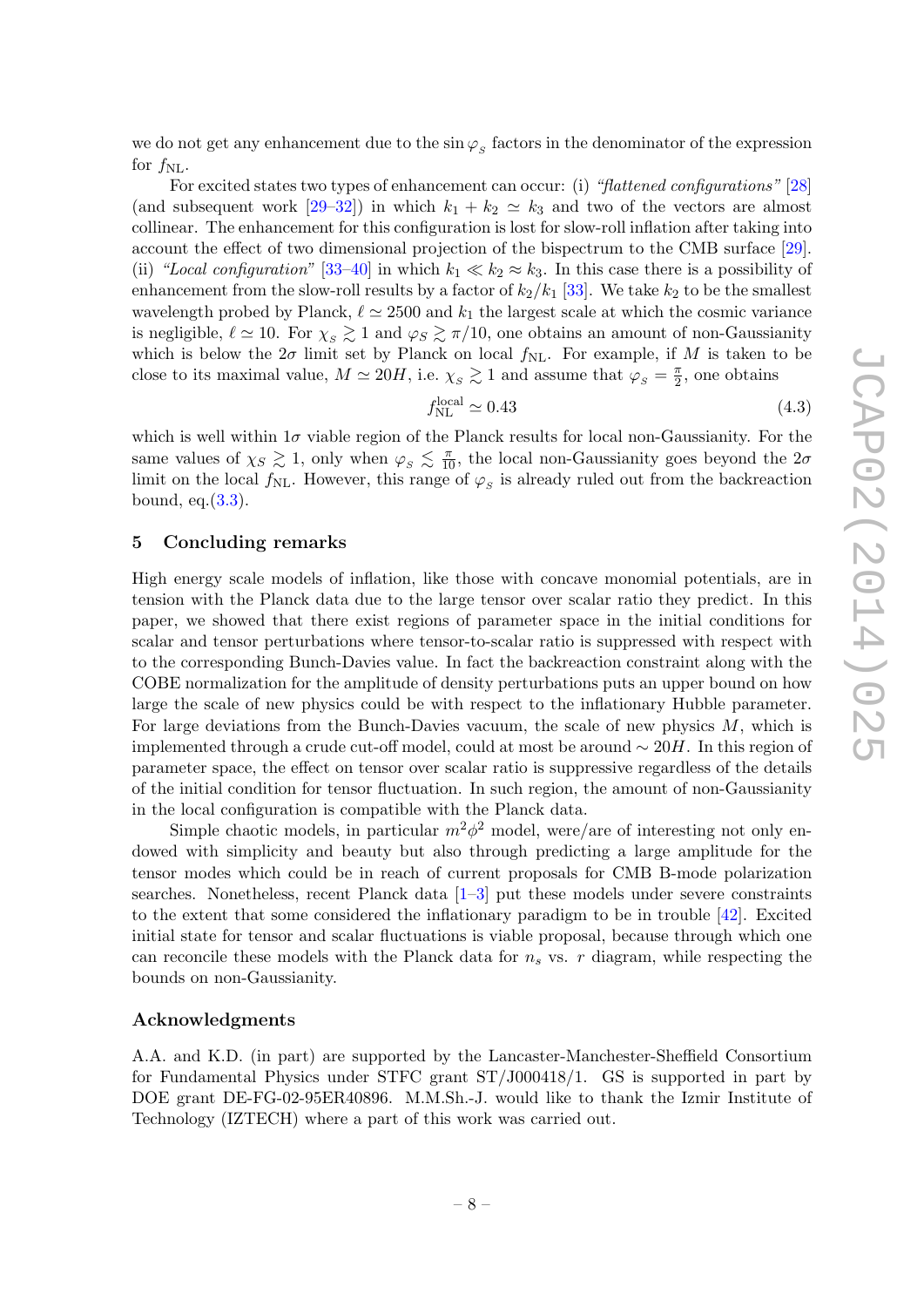#### References

- <span id="page-10-0"></span>[1] Planck collaboration, P.A.R. Ade et al., Planck 2013 results. XXII. Constraints on inflation, [arXiv:1303.5082](http://arxiv.org/abs/1303.5082) [IN[SPIRE](http://inspirehep.net/search?p=find+EPRINT+arXiv:1303.5082)].
- [2] Planck collaboration, P.A.R. Ade et al., Planck 2013 Results. XXIV. Constraints on primordial non-Gaussianity,  $arXiv:1303.5084$  [IN[SPIRE](http://inspirehep.net/search?p=find+EPRINT+arXiv:1303.5084)].
- <span id="page-10-1"></span>[3] PLANCK collaboration, P.A.R. Ade et al., *Planck 2013 results. XVI. Cosmological parameters*, [arXiv:1303.5076](http://arxiv.org/abs/1303.5076) [IN[SPIRE](http://inspirehep.net/search?p=find+EPRINT+arXiv:1303.5076)].
- <span id="page-10-2"></span>[4] See e.g. V.F. Mukhanov, Physical Foundations of Cosmology, Cambridge University Press (2005).
- <span id="page-10-3"></span>[5] J. Martin and R.H. Brandenberger, The TransPlanckian problem of inflationary cosmology, Phys. Rev. **D 63** [\(2001\) 123501](http://dx.doi.org/10.1103/PhysRevD.63.123501) [[hep-th/0005209](http://arxiv.org/abs/hep-th/0005209)] [IN[SPIRE](http://inspirehep.net/search?p=find+J+Phys.Rev.,D63,123501)].
- [6] A. Kempf, Mode generating mechanism in inflation with cutoff, Phys. Rev. D 63 [\(2001\) 083514](http://dx.doi.org/10.1103/PhysRevD.63.083514) [[astro-ph/0009209](http://arxiv.org/abs/astro-ph/0009209)] [IN[SPIRE](http://inspirehep.net/search?p=find+J+Phys.Rev.,D63,083514)].
- [7] R. Easther, B.R. Greene, W.H. Kinney and G. Shiu, Inflation as a probe of short distance physics, Phys. Rev. D 64 [\(2001\) 103502](http://dx.doi.org/10.1103/PhysRevD.64.103502) [[hep-th/0104102](http://arxiv.org/abs/hep-th/0104102)] [IN[SPIRE](http://inspirehep.net/search?p=find+J+Phys.Rev.,D64,103502)].
- [8] R. Easther, B.R. Greene, W.H. Kinney and G. Shiu, Imprints of short distance physics on inflationary cosmology, Phys. Rev.  $\bf{D} 67$  [\(2003\) 063508](http://dx.doi.org/10.1103/PhysRevD.67.063508) [[hep-th/0110226](http://arxiv.org/abs/hep-th/0110226)] [IN[SPIRE](http://inspirehep.net/search?p=find+J+Phys.Rev.,D67,063508)].
- [9] R. Easther, B.R. Greene, W.H. Kinney and G. Shiu, A Generic estimate of transPlanckian modifications to the primordial power spectrum in inflation, Phys. Rev.  $\bf{D} 66$  [\(2002\) 023518](http://dx.doi.org/10.1103/PhysRevD.66.023518) [[hep-th/0204129](http://arxiv.org/abs/hep-th/0204129)] [IN[SPIRE](http://inspirehep.net/search?p=find+J+Phys.Rev.,D66,023518)].
- [10] N. Kaloper, M. Kleban, A.E. Lawrence and S. Shenker, Signatures of short distance physics in the cosmic microwave background, Phys. Rev.  $\bf{D} 66 (2002) 123510$  $\bf{D} 66 (2002) 123510$  [[hep-th/0201158](http://arxiv.org/abs/hep-th/0201158)] [IN[SPIRE](http://inspirehep.net/search?p=find+J+Phys.Rev.,D66,123510)].
- [11] U.H. Danielsson, A Note on inflation and transPlanckian physics, [Phys. Rev.](http://dx.doi.org/10.1103/PhysRevD.66.023511) D 66 (2002) [023511](http://dx.doi.org/10.1103/PhysRevD.66.023511) [[hep-th/0203198](http://arxiv.org/abs/hep-th/0203198)] [IN[SPIRE](http://inspirehep.net/search?p=find+J+Phys.Rev.,D66,023511)].
- [12] K. Schalm, G. Shiu and J.P. van der Schaar, Decoupling in an expanding universe: Boundary RG flow affects initial conditions for inflation, JHEP 04 [\(2004\) 076](http://dx.doi.org/10.1088/1126-6708/2004/04/076) [[hep-th/0401164](http://arxiv.org/abs/hep-th/0401164)] [IN[SPIRE](http://inspirehep.net/search?p=find+J+JHEP,0404,076)].
- [13] K. Schalm, G. Shiu and J.P. van der Schaar, The Cosmological vacuum ambiguity, effective actions and transplanckian effects in inflation, [AIP Conf. Proc.](http://dx.doi.org/10.1063/1.1848340) 743 (2005) 362 [[hep-th/0412288](http://arxiv.org/abs/hep-th/0412288)] [IN[SPIRE](http://inspirehep.net/search?p=find+AIP.Conf.Proc.,743,362)].
- [14] A. Ashoorioon and R.B. Mann, On the tensor/scalar ratio in inflation with UV cut off, [Nucl.](http://dx.doi.org/10.1016/j.nuclphysb.2005.03.033) *Phys.* **B** 716 [\(2005\) 261](http://dx.doi.org/10.1016/j.nuclphysb.2005.03.033)  $gr-qc/0411056$  [IN[SPIRE](http://inspirehep.net/search?p=find+J+Nucl.Phys.,B716,261)].
- [15] B.R. Greene, K. Schalm, G. Shiu and J.P. van der Schaar, Decoupling in an expanding universe: Backreaction barely constrains short distance effects in the CMB, JCAP 02 [\(2005\)](http://dx.doi.org/10.1088/1475-7516/2005/02/001) [001](http://dx.doi.org/10.1088/1475-7516/2005/02/001) [[hep-th/0411217](http://arxiv.org/abs/hep-th/0411217)] [IN[SPIRE](http://inspirehep.net/search?p=find+J+JCAP,0502,001)].
- [16] B. Greene, K. Schalm, J.P. van der Schaar and G. Shiu, Extracting new physics from the CMB, in Proceedings of the 22nd Texas Symposium on Relativistic Astrophysics at Stanford, Stanford California, December 13–17 2004 [eConf **C 041213** (2004) 0001] [[astro-ph/0503458](http://arxiv.org/abs/astro-ph/0503458)] [IN[SPIRE](http://inspirehep.net/search?p=find+EPRINT+astro-ph/0503458)].
- [17] A. Ashoorioon, A. Kempf and R.B. Mann, Minimum length cutoff in inflation and uniqueness of the action, Phys. Rev.  $D 71$  [\(2005\) 023503](http://dx.doi.org/10.1103/PhysRevD.71.023503) [[astro-ph/0410139](http://arxiv.org/abs/astro-ph/0410139)] [IN[SPIRE](http://inspirehep.net/search?p=find+J+Phys.Rev.,D71,023503)].
- [18] A. Ashoorioon, J. Hovdebo and R.B. Mann, Running of the spectral index and violation of the consistency relation between tensor and scalar spectra from trans-Planckian physics, [Nucl.](http://dx.doi.org/10.1016/j.nuclphysb.2005.08.020) Phys. **B 727** [\(2005\) 63](http://dx.doi.org/10.1016/j.nuclphysb.2005.08.020) [[gr-qc/0504135](http://arxiv.org/abs/gr-qc/0504135)] [IN[SPIRE](http://inspirehep.net/search?p=find+J+Nucl.Phys.,B727,63)].
- <span id="page-10-4"></span>[19] L. Hui and W.H. Kinney, Short distance physics and the consistency relation for scalar and tensor fluctuations in the inflationary universe, Phys. Rev. D 65 [\(2002\) 103507](http://dx.doi.org/10.1103/PhysRevD.65.103507) [[astro-ph/0109107](http://arxiv.org/abs/astro-ph/0109107)] [IN[SPIRE](http://inspirehep.net/search?p=find+J+Phys.Rev.,D65,103507)].